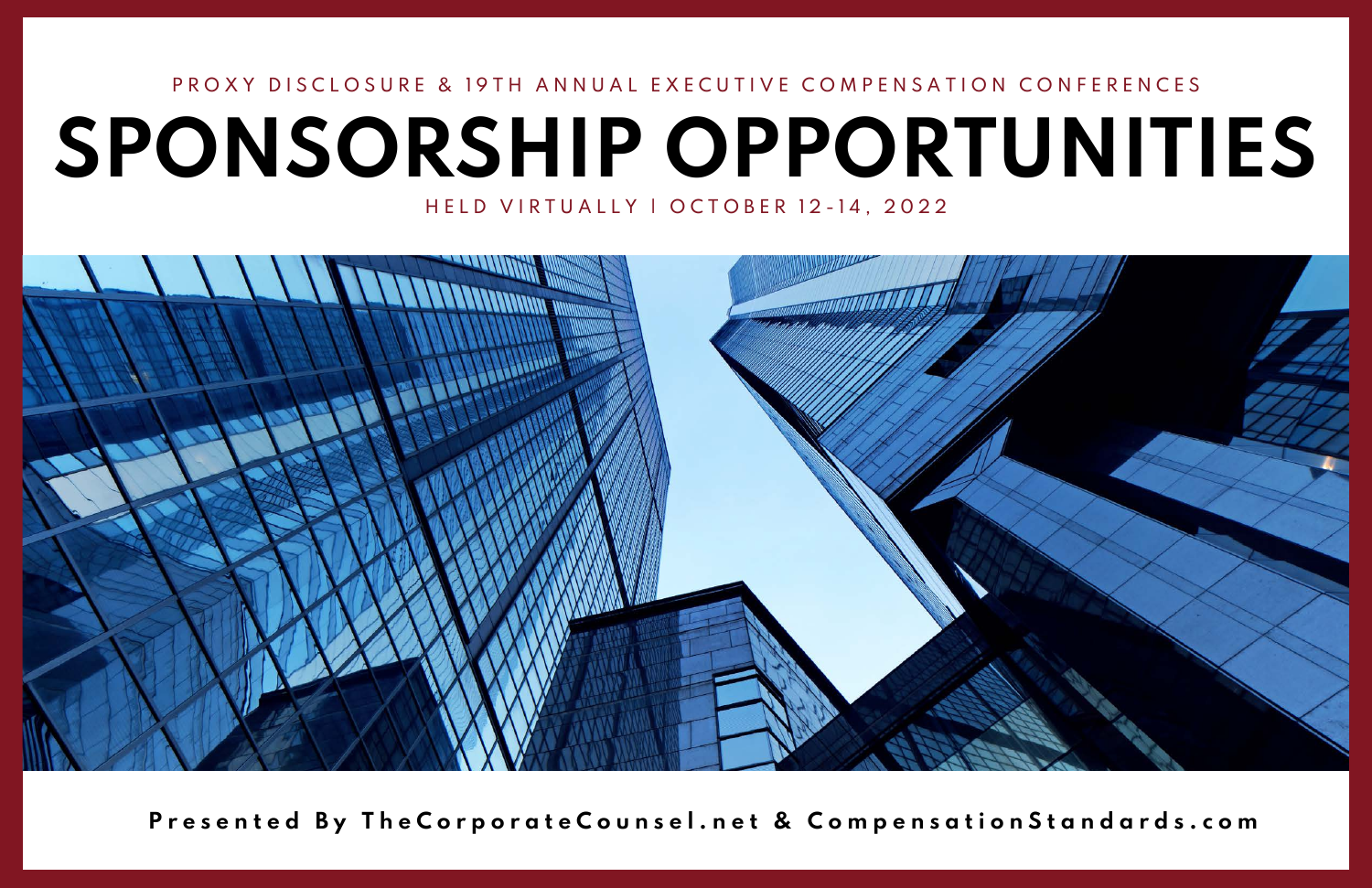

## **THE AUDIENCE**

This set of vital conferences attracts practitioners and decisionmakers from across industries. Our audience relies on services and solutions for corporate governance, securities regulation, executive compensation and ESG matters to deliver proactive and efficient advice to boards and companies.

Our conferences bring together approximately 500 professionals each year. For the past 15 years, we have been hosting our conferences in hybrid format with live video stream — and we have improved on that experience during the last two years by going fully virtual. Our dedication to valuable, easy-to-access content keeps audience engagement levels high, which allows our sponsors to gain valuable exposure to prospects across the nation.

## **PAST SPONSORS**

- **ALLIANCE ADVISORS**
- **ARGYLE**
- **BROADRIDGE**
- **CGLYTICS**
- **DILIGENT**

**CLERMONT PARTNERS LUMEN WORLDWIDE ENDEAVORS MORRISON & FOERSTER SEMLER BROSSY THE NUVO GROUP**

Please email Victoria Newton at **VNewton@CCRcorp.com** for more information.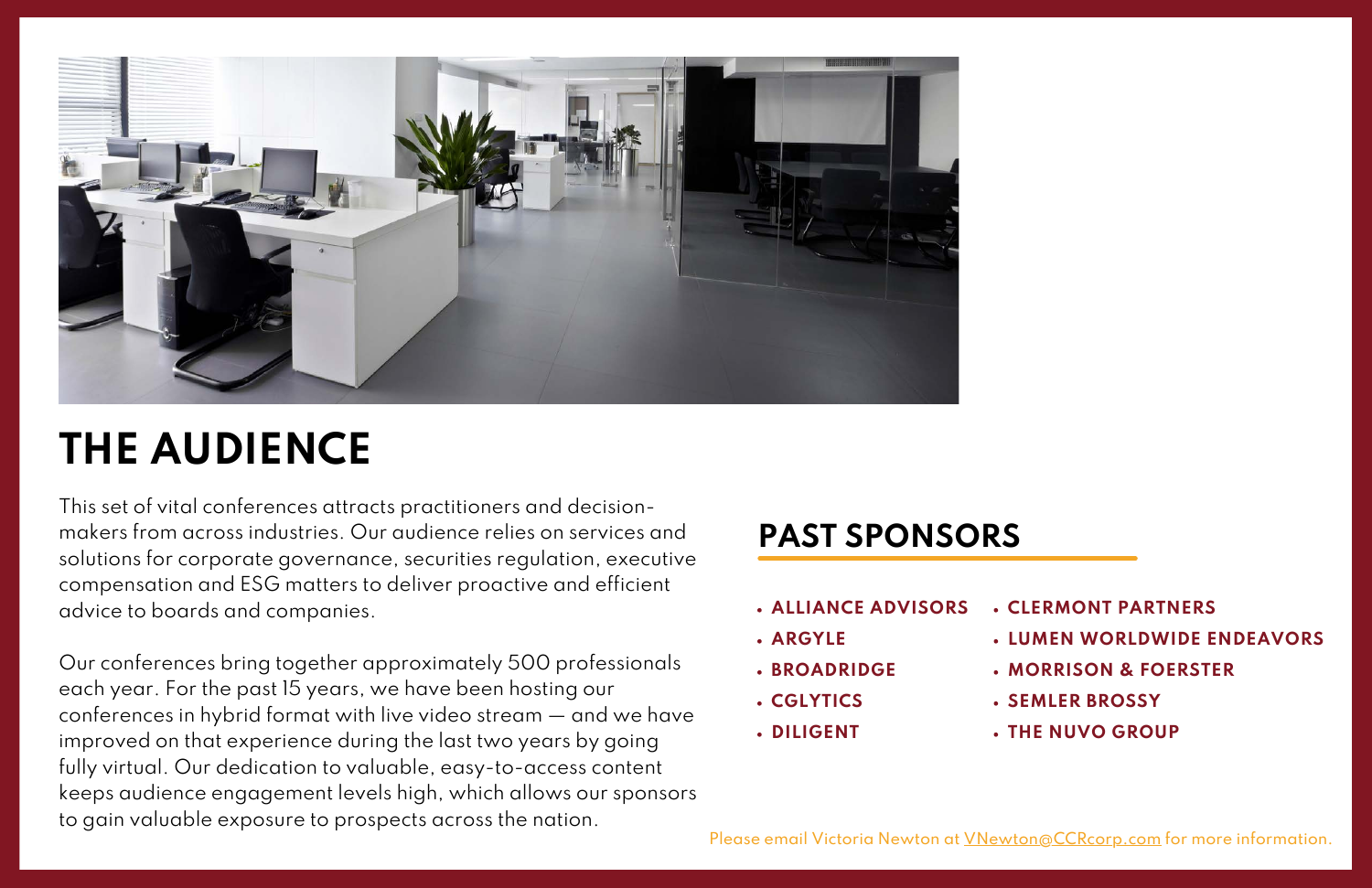With so many ways to engage with potential and current clients, you won't miss an opportunity to connect with the audience at our virtual conferences! Our virtual Exhibit Hall boasts multiple ways to showcase your company or firm in front of our virtual audience.

### Benefits to all levels of sponsorship include:

- Dedicated Exhibit Hall page on the virtual event website
- Custom bio to highlight your brand, company or specific individuals
- Include links, downloads, videos and more for your target audience
- Connect virtually through e-messaging

### Utilize these exciting methods to connect with the audience, relay your company's messaging and:

- Drive client or customer acquisition
- Promote new products and services
- Capture data for ongoing engagement
- Develop new partnerships
- Continue growth and exposure for your brand



Please email Victoria Newton at [VNewton@CCRcorp.com](http://ccrcorp.com/) for more information.

# **VIRTUAL SPONSORSHIP BENEFITS**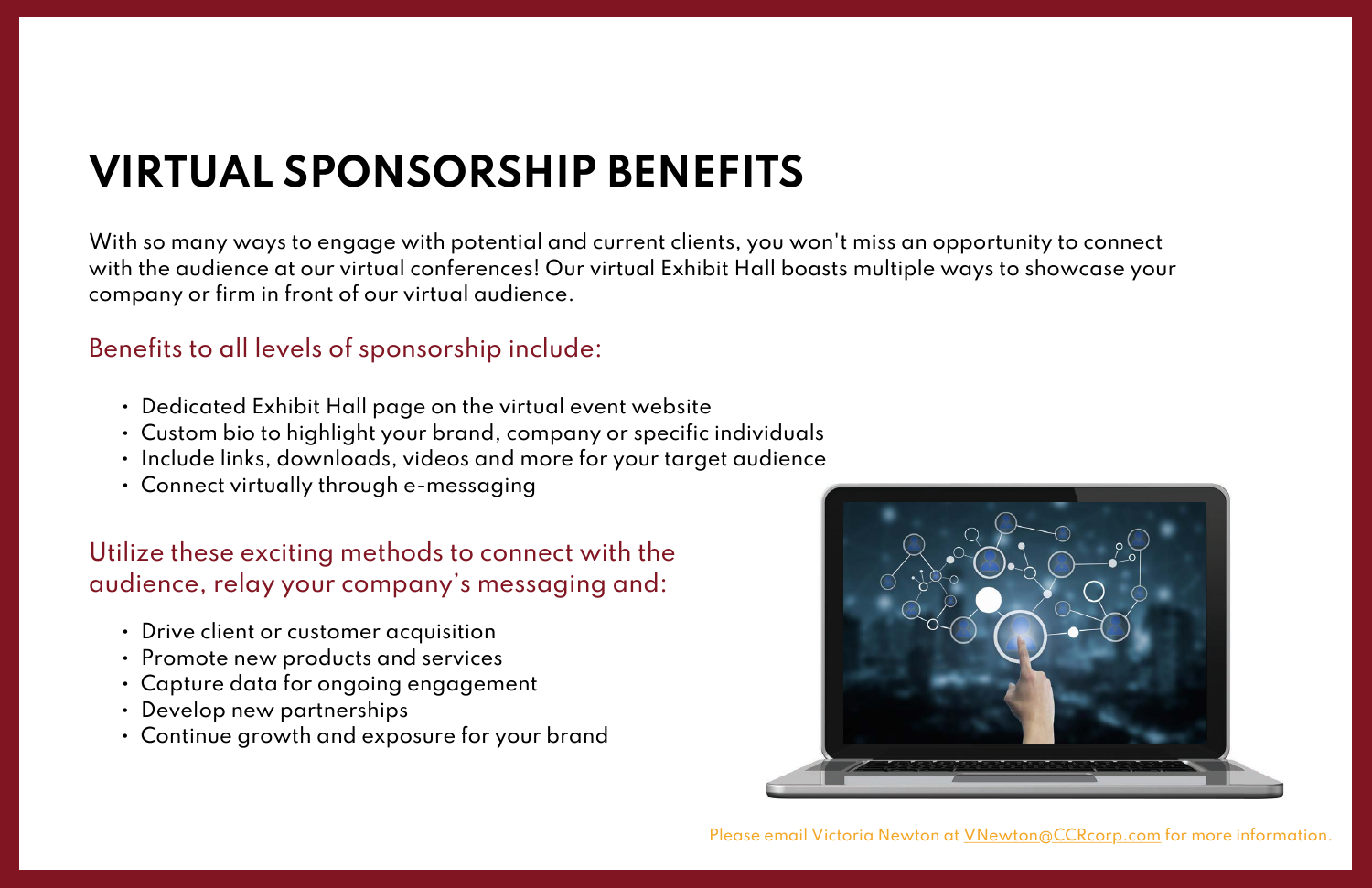## **PLATINUM**

- Attendee Information & Exhibit Hall Analytics
- Banner Ad
- Live Session Commercial (1, 30-second)
- Company Name and Logo on Main Exhibitor Page
- Company Description
- Company Contact Information
- Company Website and Social Media Links
- List of Company Product Categories
- Digital Marketing Collateral (up to 10 linked PDFs/images; add'l at \$25 each)
- Fillable Form on Landing Page for Lead Retrieval
- Social Media Posts (2) & Inclusion in All Conference Communications
- Exhibit Hall Video Content/Ads (up to 4; add'l at \$50 each)
- Live Video Webcast with Exhibitor and Attendees for Up to 4 **Hours**
- Includes 3 Registrations (a \$5,955 value)
- Attendee Information & Exhibit Hall Analytics
- Banner Ad
- Live Session Commercial (1, 30-second)
- Company Name and Logo on Main Exhibitor Page
- Company Description
- Company Contact Information
- Company Website and Social Media Links
- Digital Marketing Collateral (up to 10 linked PDFs/images; add'l at \$25 each)
- Fillable Form on Landing Page for Lead Retrieval
- Social Media Posts (1) & Inclusion in All Conference Communications
- Exhibit Hall Video Content/Ads (up to 4; add'l at \$50 each)
- Includes 2 Registrations (a \$3,970 value)

### **\$ 8 0 0 0**

## **GOLD**

#### **\$ 6 0 0 0**